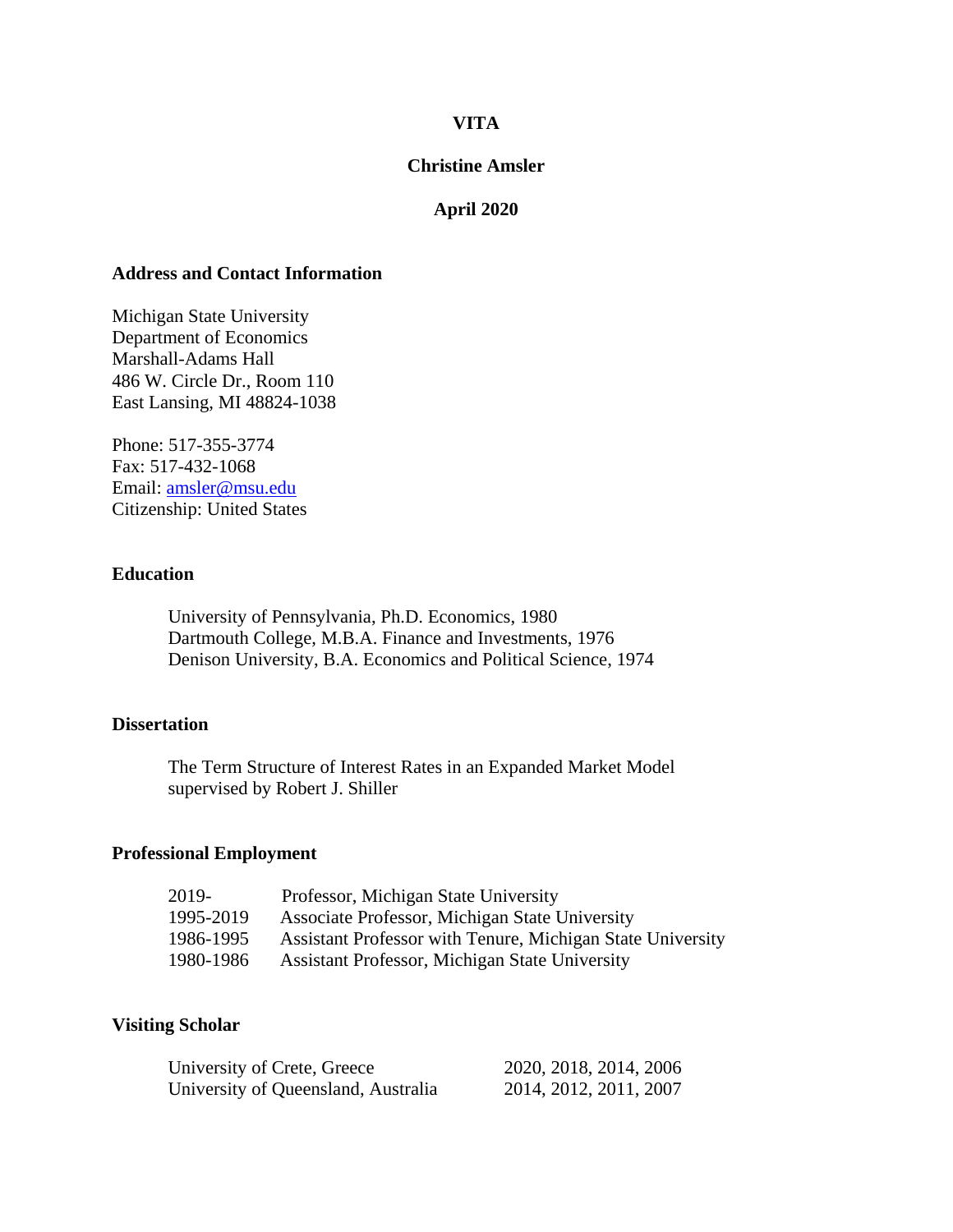| Yonsei University, South Korea   | 2011, 2010, 2008 |
|----------------------------------|------------------|
| Melbourne University, Australia  | 2007             |
| Victoria University, New Zealand | 2001, 2000       |
| University of Oviedo, Spain      | 2000             |
| Chicago Board of Trade           | 1982             |

# **Articles**

1. "A Survey of the Use of Copulas in Stochastic Frontier Models," with Peter Schmidt, in *Methodological Contributions to the Advancement of Productivity and Efficiency Analysis*, edited by Christopher F. Parmeter and Robin C. Sickles, Springer Proceedings in Business and Economics, forthcoming.

2. "Evaluating the CDF of the Skew Normal Distribution," with Alecos Papadopoulos and Peter Schmidt, *Empirical Economics*, forthcoming.

3. "Evaluating the CDF of the Distribution of the Stochastic Frontier Composed Error," with Peter Schmidt and Wen-Jen Tsay, *Journal of Productivity Analysis*, 52 (2019), pp. 29-35.

4. "Separating Different Individual Effects in a Panel Data Model," with Peter Schmidt, *The Econometrics Journal*, 22 (2019), pp. 173-187.

5. "Endogenous Environmental Variables in Stochastic Frontier Models," with Artem Prokhorov and Peter Schmidt, *Journal of Econometrics*, 199 (2017), pp. 131-140.

6. "Stochastic Metafrontiers," with Christopher O'Donnell and Peter Schmidt, *Econometric Reviews*, 36 (2017), pp. 1007-1020.

7. "Endogeneity in Stochastic Frontier Models," with Artem Prokhorov and Peter Schmidt, *Journal of Econometrics*, 190 (2016), pp. 280-288.

8. "A Test of the Null of Integer Integration against the Alternative of Fractional Integration," with Cheol-Keun Cho and Peter Schmidt, *Journal of Econometrics*, 187 (2015), pp. 217-237.

9. "A Post-Truncation Parameterization of Truncated Normal Technical Inefficiency," with Peter Schmidt and Wen-Jen Tsay, *Journal of* Productivity *Analysis*, 44 (2015), pp. 209-220.

10. "Using Copulas to Model Time Dependence in Stochastic Frontier Models," with Artem Prokhorov and Peter Schmidt, *Econometric Reviews,* 33 (2014), pp. 497-522.

11. "Estimation and Inference in Parametric Deterministic Frontier Models," with Michael Leonard and Peter Schmidt, *Journal of Productivity Analysis*, 40 (2013), pp. 293-305.

12. "A Note on the Size of the KPSS Unit Root Test," with Jen-Je Su and Peter Schmidt, *Economics Letters*, 117 (2012), pp. 697-699.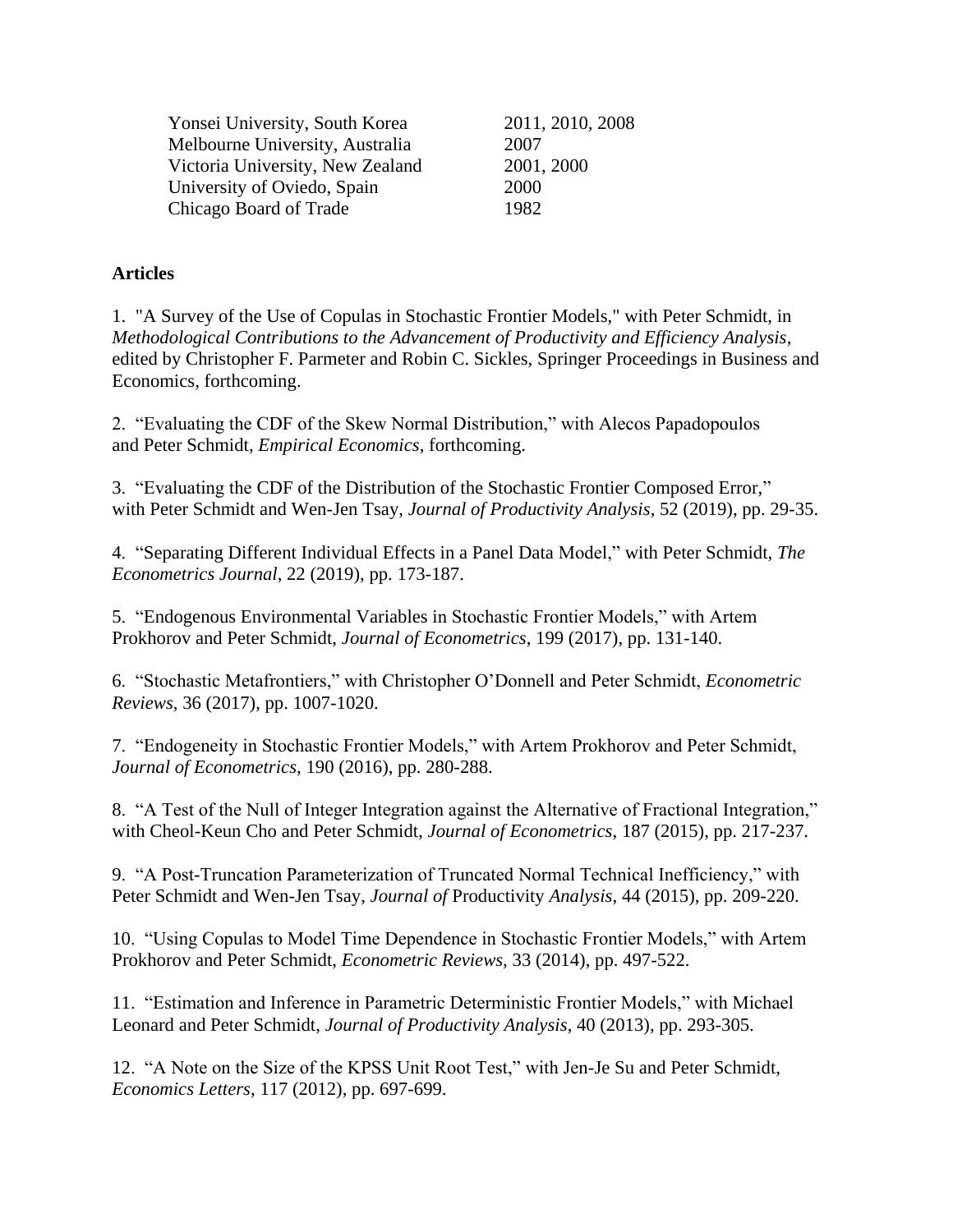13. "A Comparison of the Robustness of Several Tests of Short Memory to Autocorrelated Errors," with Peter Schmidt, *Journal of Econometric Methods,* 1 (2012), pp. 56-66.

14. "Tests of Short Memory with Thick Tailed Errors," with Peter Schmidt, *Journal of Business and Economic Statistics,* 30 (2012), pp. 381-390.

15. "Goodness of Fit Tests in Stochastic Frontier Models," with Wei Siang Wang and Peter Schmidt, *Journal of Productivity Analysis,* 35 (2011), pp. 95-118.

16. "The KPSS Test Using Fixed-b Critical Values: Size and Power in Highly Autocorrelated Time Series," with Peter Schmidt and Timothy Vogelsang, *Journal of Time Series Econometrics,* 1 (2009), 43 pages.

17. "A Survey of Stochastic Frontier Models and Likely Future Developments," with Young Hoon Lee and Peter Schmidt, *Seoul Journal of Economics,* 22 (2009), pp. 5-27.

18. "A Robust Version of the KPSS Test Based on Indicators," with Robert de Jong and Peter Schmidt, *Journal of Econometrics,* 137 (2007), pp. 311-333.

19. "Interpreting and Testing the Scaling Property in Models Where Inefficiency Depends on Firm Characteristics," with Antonio Alvarez, Luis Orea and Peter Schmidt, *Journal of Productivity Analysis,* 25 (2006), pp. 201-212.

20. "Size and Power: Lower Tail KPSS Tests and Anti-Persistent Alternatives," *Applied Economics Letters,* 6 (1999), pp. 693-695.

21. "Consistency of the KPSS Unit Root Test Against Fractionally Integrated Alternatives," with Hyung Lee, *Economics Letters,* 55 (1997), pp. 151-160.

22. "A Joint Test for a Unit Root and Common Factor Restrictions in the Presence of a Structural Break," with Junsoo Lee, *Structural Change and Economic Dynamics,* 8 (1997), pp. 221-232.

23. "An LM Test for a Unit Root in the Presence of a Structural Change," with Junsoo Lee, *Econometric Theory,* 11 (1995), pp. 359-368.

24. "Keynes and Bank Rate Policy: Interest Rates Inconsistent with Full Employment," *Journal of Post Keynesian Economics,* 15 (1993), 409-425.

25. "The Fisher Effect: Sometimes Inverted, Sometimes Not?" *Southern Economic Journal,* 52 (1986), pp. 832-835.

26. "What Determines Expected Real Interest Rates?" *Quarterly Review of Economics and Business,* 25 (1985), 59-67.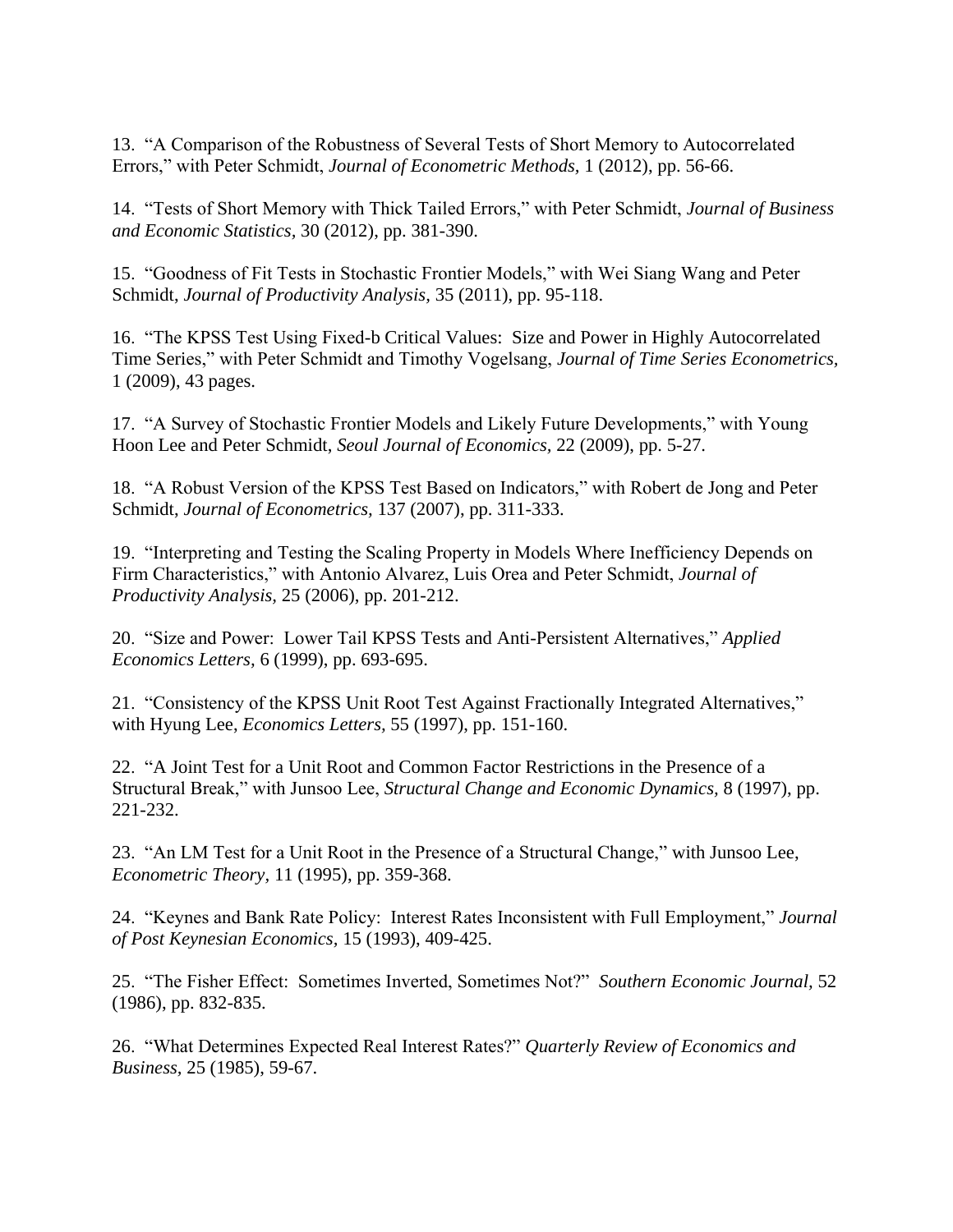27. "A Monte Carlo Investigation of the Accuracy of Multivariate CAPM Tests," with Peter Schmidt, *Journal of Financial Economics,* 14 (1985), pp. 359-375.

28. "A 'Pure' Long-Term Interest Rate and the Demand for Money," *Journal of Economics and Business,* 36 (1984), pp. 359-370.

29. "Term Structure Variance Bounds and Time Varying Liquidity Premia," *Economics Letters,* 16 (1984), pp. 137-144.

30. "Thoughts of Some British Economists on Early Limited Liability and Corporate Legislation," with Robin Bartlett and Craig Bolton, *History of Political Economy,* 13 (1981), pp. 774-793.

31. "A Synergistic Approach to Simulations in Economics," with Robin Bartlett, *Journal of Economic Education,* 9 (1977), pp. 56-57.

# **Working Papers**

1. "A New Family of Copulas, with Application to Estimation of a Production Frontier System," with Artem Prokhorov and Peter Schmidt, revision submitted to the *Journal of Business and Economic Statistics*.

2. "A Hierarchical Panel Data Stochastic Frontier Model for the Estimation of Stochastic Metafrontiers," with Yi Yi Chen, Peter Schmidt and Hung Jen Wang, submitted to *Empirical Economics*.

3. "A Specification Test for the Stochastic Frontier Model," with Alecos Papadopoulos and Peter Schmidt, on progress.

# **Courses Taught at MSU**

Graduate Macroeconomics Graduate Monetary Theory MBA Macroeconomics Undergraduate Econometrics Undergraduate Money and Banking Undergraduate Investments Undergraduate Intermediate Macroeconomics Undergraduate Honors combined Principles and Intermediate Macroeconomics Undergraduate Principles of Macroeconomics Undergraduate Principles of Microeconomics

# **Department, College and University Committees**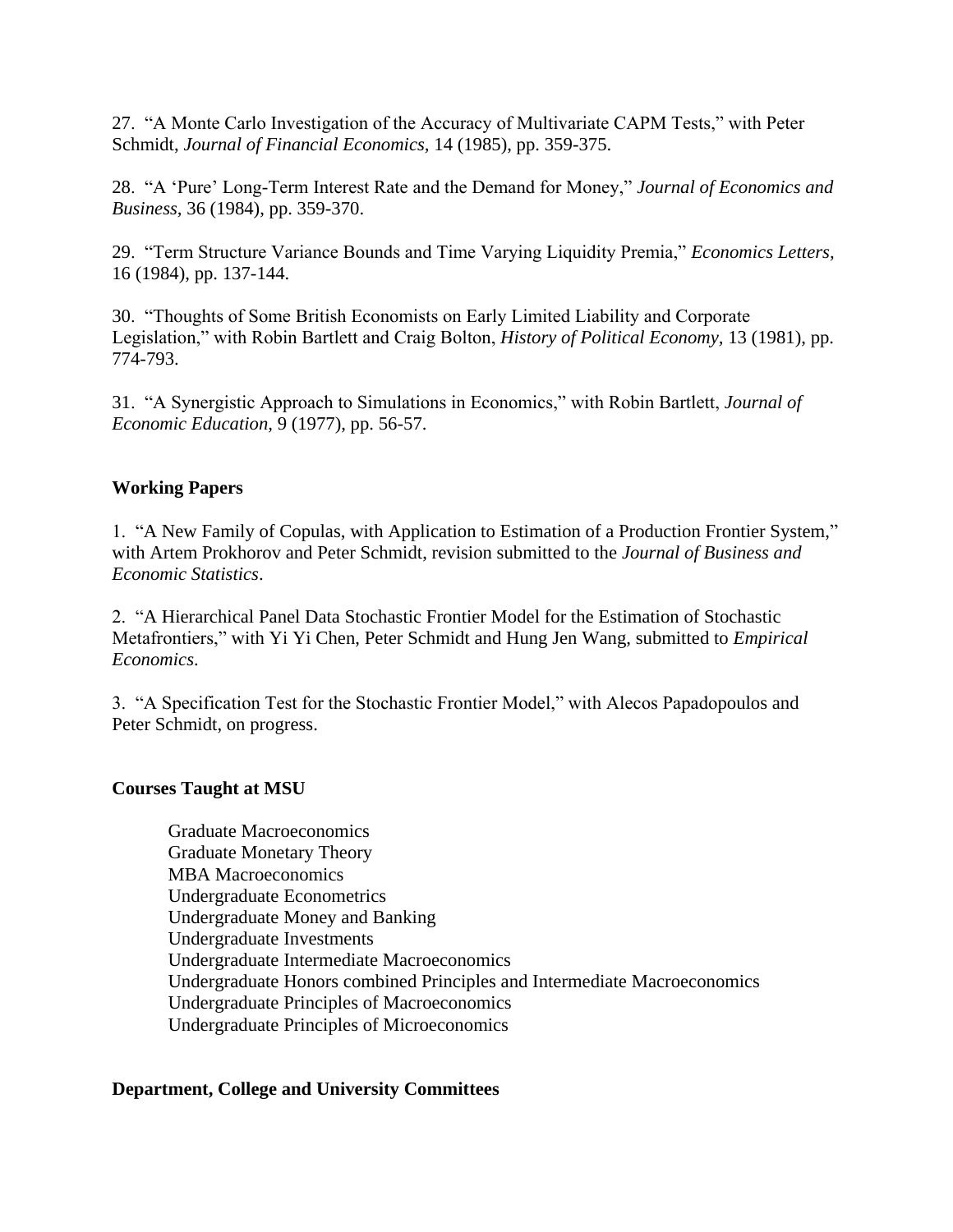- 2016-2020 Department Computer Committee
- 2010-2013 Department Undergraduate Instruction Committee
- 2003-2004 College Screening Committee
- 1992-1993 University Committee on Honors Programs
- 1990-1992 Department Graduate Instruction Committee
- 1990-1991 Department Hiring Committee
- 1982-1983 Department Advisory Committee
- 1981-1983 University Academic Council Faculty Council
- 1980-1982 Department Graduate Awards and Admissions

## **Doctoral Committees**

- 2013 Seunghwa Rho
- 2010 Chaleampong Kongcharoen
- 2009 Wei-Siang Wang
- 2005 Myungsup Kim
- 2004 Jeongseok Song
- 2004 Jongbyung Jun
- 2002 Donggeun Kim
- 1999 Ching-Yi- Chiang
- 1997 Sang-Kuck Chung
- 1997 Keshin Tswei
- 1997 Min Chang
- 1994 Chingnum Lee
- 1991 Junsoo Lee
- 1990 Dennis Kwiatkowski
- 1988 Michael Francis Addonizio
- 1985 Edwina Masson

### **Referee**

*European Journal of Operational Research Journal of Quantitative Methods for Economics and Business Administration Annals of Operations Research Journal of Economic Surveys Journal of Economics and Business Statistics Empirical Economics Journal of Productivity Analysis Applied Economics Research Bulletin Oxford Bulletin of Economics and Statistics Economic Inquiry Journal of Econometrics American Economic Review Journal of Empirical Finance Econometric Theory*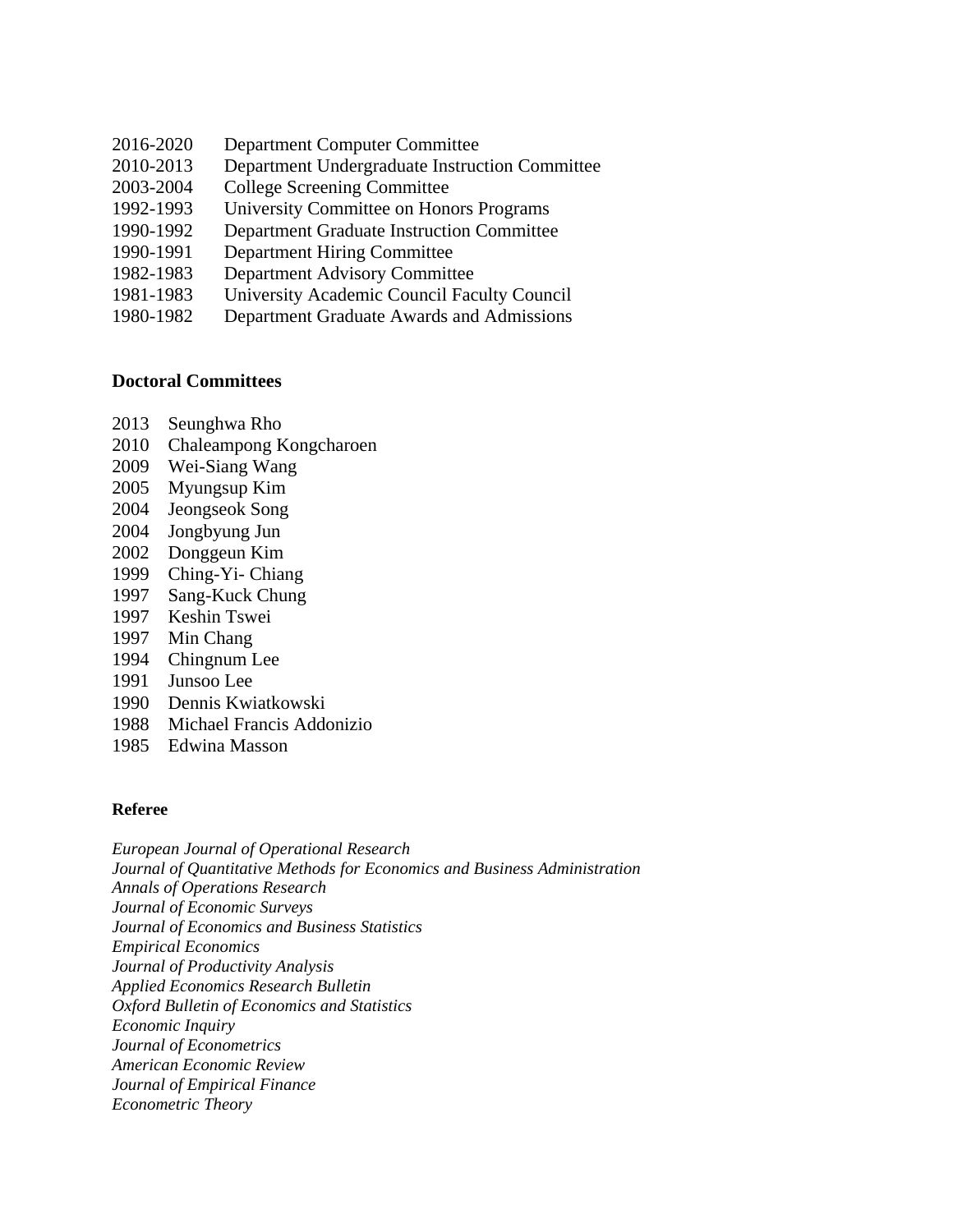*Southern Economic Journal Journal of Economics and Business Quarterly Review of Economics and Business International Economic Review National Science Foundation Journal of Macroeconomics Journal of Economic Education Computational Economics*

#### **University Hubert Humphrey Fellow Mentor**

| 2005-2006 | Lukas Lauw, Indonesia     |
|-----------|---------------------------|
| 2004-2005 | Abdul Tokhy, Afghanistan  |
| 2003-2004 | Shixin Chen, China        |
| 2002-2003 | Mila Kasalica, Montenegro |

#### **Presentations**

"Evaluating the CDF of the Distribution of the Stochastic Frontier Composed Error," 16th European Workshop on Efficiency and Productivity Analysis, London, England, June 12, 2019.

"Separating Different Individual Effects in a Panel Data Model," MSU Econometrics Seminar, September 6, 2018.

"Distinguishing Heterogeneity and Inefficiency in a Panel Data Stochastic Frontier Model," 10th North American Productivity Workshop, University of Miami Business School, Miami, Florida, June 14, 2018.

"Stochastic Metafrontiers," Workshop on the Econometrics and Statistics of Efficiency Analysis: Recent Developments and Perspectives, Lecce, Italy, June 21, 2015.

"Stochastic Metafrontiers," 14th European Workshop on Efficiency and Productivity Analysis, Helsinki, Finland, June 16, 2015.

"Stochastic Metafrontiers," MSU Econometrics Seminar, April 2, 2015.

"A Post-Truncation Parameterization of Truncated Normal Technical Inefficiency," MSU Econometrics Seminar, September 5, 2013.

"A Post-Truncation Parameterization of Truncated Normal Technical Inefficiency," 13th European Workshop on Efficiency and Productivity Analysis, Aalto University School of Business, Helsinki, Finland, June 18, 2013.

"Estimation and Inference in Parametric Deterministic Frontier Models," University of Queensland, Brisbane, Australia, July 27, 2011.

"Estimation and Inference in Parametric Deterministic Frontier Models," XII European Workshop on Efficiency and Productivity Analysis, Verona, Italy, June 23, 2011.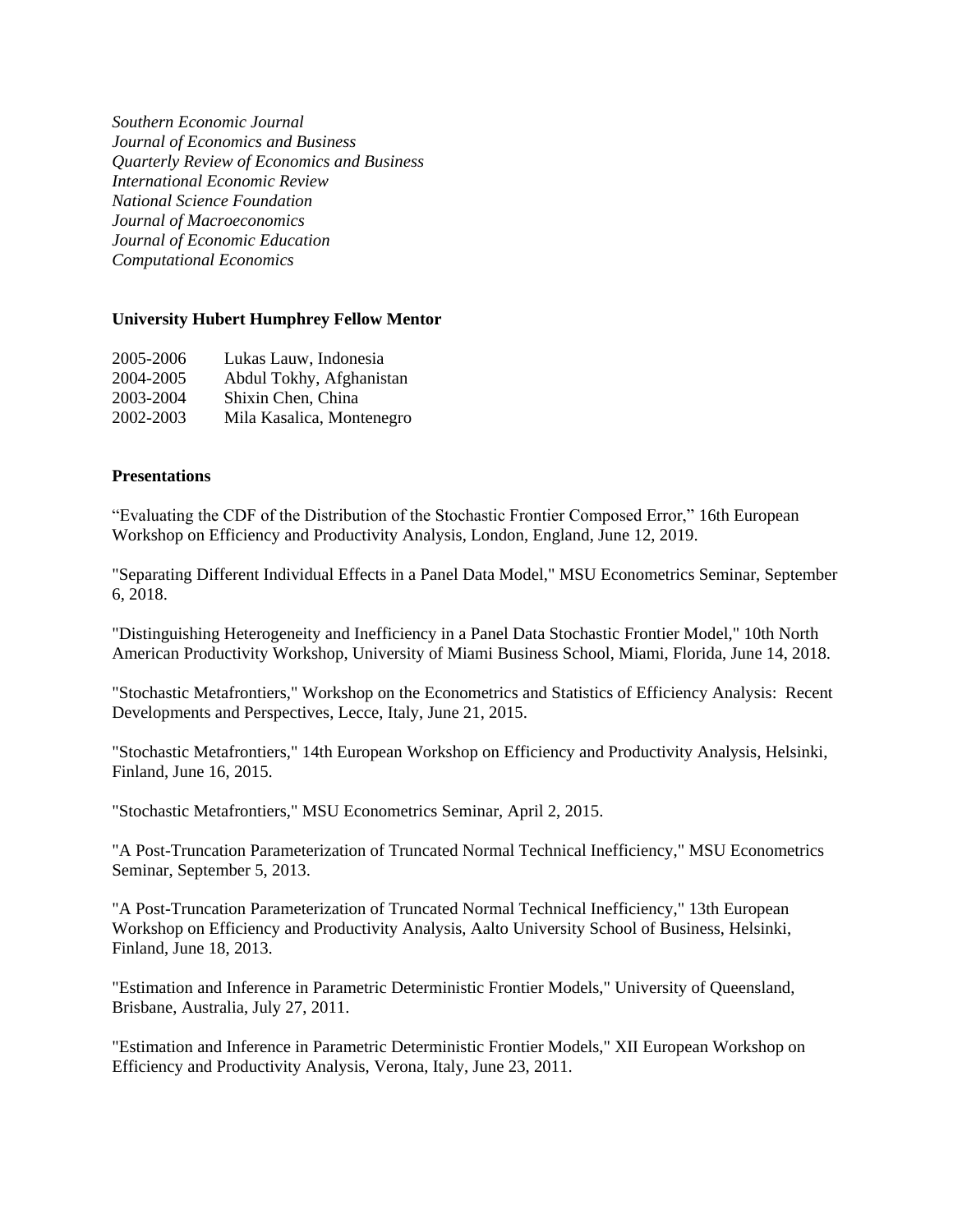"Estimation and Inference in Parametric Deterministic Frontier Models," MSU Econometrics Seminar, October 7, 2010.

"Estimation and Inference in Parametric Deterministic Frontier Models," New York Camp Econometrics V, October 1-3, 2010, Blue Mountain Lake, New York.

"Estimation and Inference in Parametric Deterministic Frontier Models," 2010 Asian-Pacific Productivity Conference, Taipei, Taiwan, July 20-23, 2010.

"Estimation and Inference in Parametric Deterministic Frontier Models," North American Productivity Workshop VI, Rice University, Houston, Texas, June 2-5, 2010.

"Using Copulas to Model Time Dependence in Panel Stochastic Frontier Models," 15th Conference on Panel Data, Bonn, Germany, July 5, 2009.

"Using Copulas to Model Dependence in Panel Stochastic Frontier Models," 11th European Workshop on Efficiency and Productivity Analysis, Pisa, Italy, June 25, 2009.

"Goodness of Fit Tests in Stochastic Frontier Models," 11th European Workshop on Efficiency and Productivity Analysis, Pisa, Italy, June 25, 2009.

"Goodness of Fit Tests in Stochastic Frontier Models," Yonsei University, Seoul, Korea, November 12, 2008.

"Goodness of Fit Tests in Stochastic Frontier Models," Sogang University, Seoul, Korea, November 6, 2008.

"Goodness of Fit Tests in Stochastic Frontier Models," Asian-Pacific Productivity Conference, Institute of Economics, Academia Sinica, Taipei, Taiwan, July 2008.

"Goodness of Fit Tests in Stochastic Frontier Models," North American Productivity Workshop, New York University, Stern School of Business, June 2008.

"Goodness of Fit Tests in Stochastic Frontier Models," New York Camp Econometrics III, Ithaca, New York, April 2008.

"Interpreting and Testing the Scaling Property in Models where Inefficiency Depends on Firm Characteristics," University of Sydney, Australia, June 2007.

"Interpreting and Testing the Scaling Property in Models where Inefficiency Depends on Firm Characteristics," University of Brisbane, Australia, May 2007.

"Interpreting and Testing the Scaling Property in Models where Inefficiency Depends on Firm Characteristics," University of Melbourne, Australia, March 2007.

"Interpreting and Testing the Scaling Property in Models where Inefficiency Depends on Firm Characteristics," University of Cyprus, Cyprus, October 2006.

"Interpreting and Testing the Scaling Property in Models where Inefficiency Depends on Firm Characteristics," University of Crete, Greece, October 2006.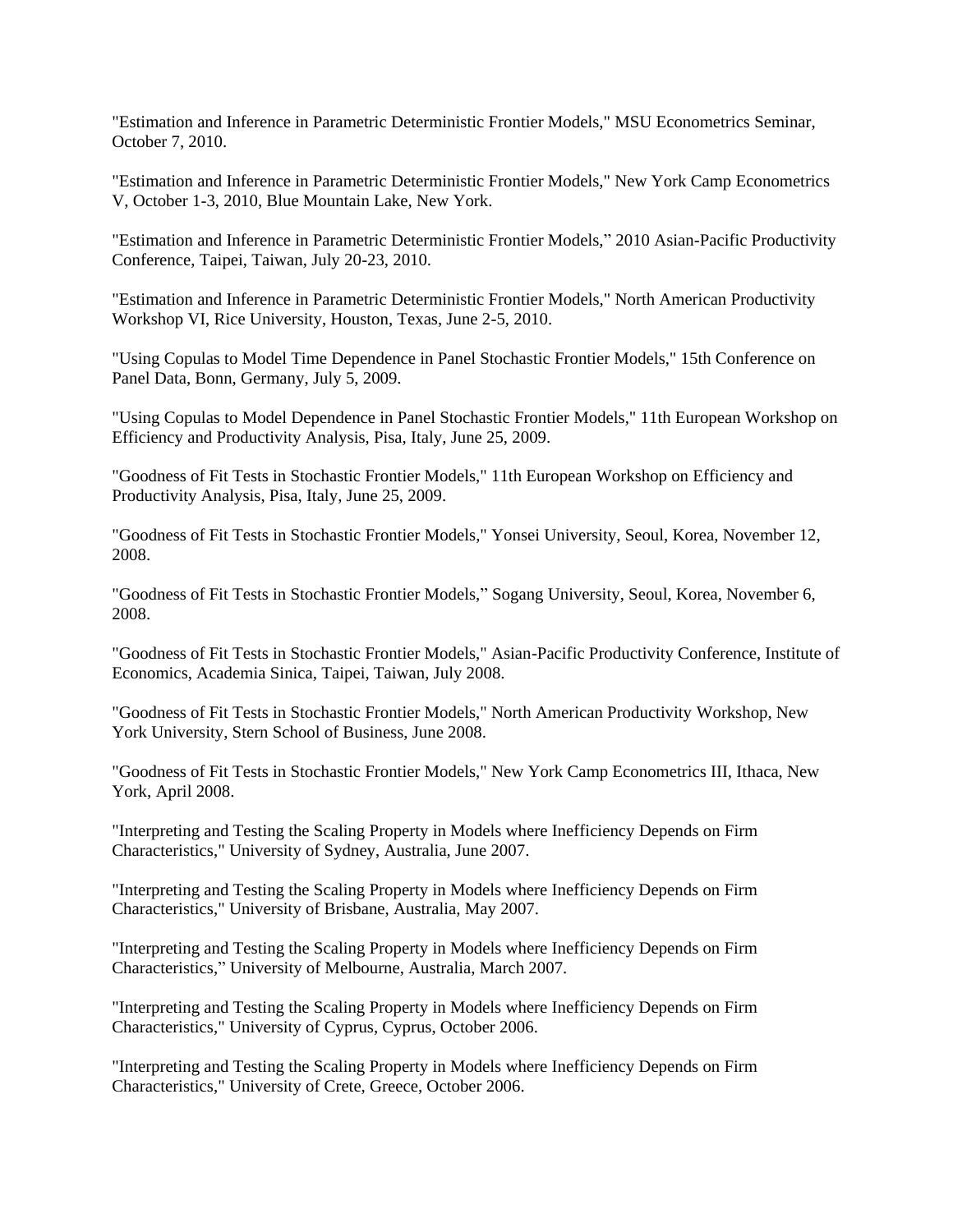"Testing the Scaling Property in a Model where Inefficiency Depends on Firm Characteristics," Hong Kong University of Science and Technology, Hong Kong, June 2005.

"A Robust Version of the KPSS Test, Based on Indicators," University of Oviedo, Spain, January 2005.

"Interpreting and Testing the Scaling Property in Models where Inefficiency Depends on Firm Characteristics," Asia-Pacific Productivity Conference, Brisbane, Australia, July 2004.

"Interpreting and Testing the Scaling Property in Models where Inefficiency Depends on Firm Characteristics," Far Eastern Meeting of the Econometric Society, Seoul, Korea, July 2004.

"Testing the Scaling Property in a Model where Inefficiency Depends on Firm Characteristics," Eighth European Workshop on Efficiency and Productivity Analysis, Oviedo, Spain, September 2003.

"A Robust Version of the KPSS Test, Based on Indicators," American Statistical Association Joint Statistical Meetings, San Francisco, August 2003.

'Tests of Short Memory with Thick-Tailed Errors," University of Oviedo, Spain, January 2003.

"Tests of Short Memory with Thick-Tailed Errors," University of Edinburgh, Scotland, May 11, 2000.

"On the Gibson Paradox," International Finance Division, Board of Governors of the Federal Reserve System, November 1989.

"On the Determination of Real Interest Rates,'" Econometric Society Meeting, Dallas, Texas, December 1984.

"The Variance Inequality Implied by the Hicksian Liquidity Preference Rational Expectations Model of the Term Structure of Interest Rates," Econometric Society Meeting, December 1983.

"Does Interest Rate Futures Trading Make Interest Rates More Volatile?" Econometric Society Meeting, December 1981.

"Testing the Friend-Landskroner-Losq Continuous Time Inflation-Adjusted Capital Asset Pricing Model with Time Varying Parameters," Western Economic Association Conference, July 1981.

"The Role of Liquidity Premiums in Volatility Tests of the Term Structure of Interest Rates," Social Science Research Council Conference, Board of Governors of the Federal Reserve System, June 1981.

"An American Consol; A Reexamination of the Expectations Theory of the Term Structure of Interest Rates," Western Economic Association Conference, June 1979.

"Stocks, Bonds, and Housing: Empirical Tests of the Traditional and Inflation-Adjusted Capital Asset Pricing Models with an Expanded Market Index," Western Economic Association Conference, June 1978.

#### **Chair and Discussant**

Discussant, "Cost Efficiency and Climate Policy: Lessons from the German Manufacturing Sector," by Maja Zarkovic, 10th North American Productivity Workshop, University of Miami Business School, Miami, Florida, June 12, 2018.